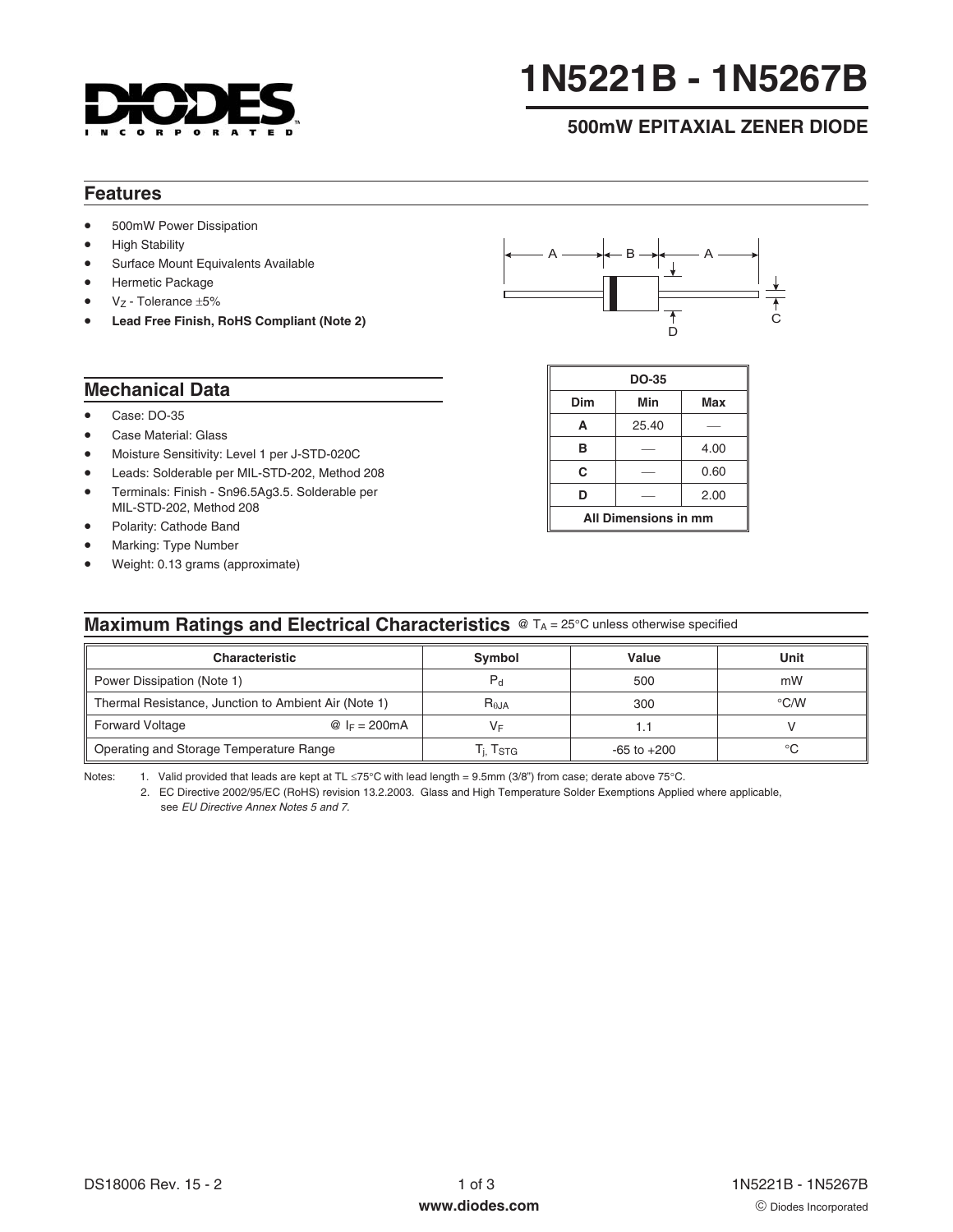

| <b>Electrical Characteristics</b> $\circledcirc$ T <sub>A</sub> = 25 $\circ$ C unless otherwise specified |  | Table 1 |
|-----------------------------------------------------------------------------------------------------------|--|---------|
|-----------------------------------------------------------------------------------------------------------|--|---------|

|                              | <b>Zener Voltage Range</b><br>(Note 3) |                      | Test<br><b>Current</b> | <b>Maximum Zener</b><br>Impedance | <b>Maximum Reverse</b><br><b>Current</b> |                                     | <b>Maximum</b><br>Temperature |          |                          |
|------------------------------|----------------------------------------|----------------------|------------------------|-----------------------------------|------------------------------------------|-------------------------------------|-------------------------------|----------|--------------------------|
| <b>Type</b><br><b>Number</b> |                                        | $V_Z \otimes I_{ZT}$ |                        | <b>Izt</b>                        | $Z_{ZT}$ @ $I_{ZT}$                      | $Z_{ZK} \otimes I_{ZK} =$<br>0.25mA | l <sub>R</sub>                | $@V_{B}$ | Coefficient<br>$@I_{ZT}$ |
|                              | Nom (V)                                | Min(V)               | Max(V)                 | mA                                | Ω                                        | Ω                                   | μA                            | V        | %/°C                     |
| 1N5221B                      | 2.4                                    | 2.28                 | 2.52                   | 20                                | 30                                       | 1200                                | 100                           | 1.0      | $-0.085$                 |
| 1N5222B                      | 2.5                                    | 2.38                 | 2.63                   | 20                                | 30                                       | 1250                                | 100                           | 1.0      | $-0.085$                 |
| 1N5223B                      | 2.7                                    | 2.57                 | 2.84                   | 20                                | 30                                       | 1300                                | 75                            | 1.0      | $-0.080$                 |
| 1N5224B                      | 2.8                                    | 2.66                 | 2.94                   | 20                                | 30                                       | 1400                                | 75                            | 1.0      | $-0.080$                 |
| 1N5225B                      | 3.0                                    | 2.85                 | 3.15                   | 20                                | 29                                       | 1600                                | 50                            | 1.0      | $-0.075$                 |
| 1N5226B                      | 3.3                                    | 3.14                 | 3.47                   | 20                                | 28                                       | 1600                                | 25                            | 1.0      | $-0.070$                 |
| 1N5227B                      | 3.6                                    | 3.42                 | 3.78                   | 20                                | 24                                       | 1700                                | 15                            | 1.0      | $-0.065$                 |
| 1N5228B                      | 3.9                                    | 3.71                 | 4.10                   | 20                                | 23                                       | 1900                                | 10                            | 1.0      | $-0.060$                 |
| 1N5229B                      | 4.3                                    | 4.09                 | 4.52                   | 20                                | 22                                       | 2000                                | 5.0                           | 1.0      | $+0.055$                 |
| 1N5230B                      | 4.7                                    | 4.47                 | 4.94                   | 20                                | 19                                       | 1900                                | 5.0                           | 2.0      | $+0.030$                 |
| 1N5231B                      | 5.1                                    | 4.85                 | 5.36                   | 20                                | 17                                       | 1600                                | 5.0                           | 2.0      | $+0.030$                 |
| 1N5232B                      | 5.6                                    | 5.32                 | 5.88                   | 20                                | 11                                       | 1600                                | 5.0                           | 3.0      | $+0.038$                 |
| 1N5233B                      | 6.0                                    | 5.70                 | 6.30                   | 20                                | 7.0                                      | 1600                                | 5.0                           | 3.5      | $+0.038$                 |
| 1N5234B                      | 6.2                                    | 5.89                 | 6.51                   | 20                                | 7.0                                      | 1000                                | 5.0                           | 4.0      | $+0.045$                 |
| 1N5235B                      | 6.8                                    | 6.46                 | 7.14                   | 20                                | 5.0                                      | 750                                 | 3.0                           | 5.0      | $+0.050$                 |
| 1N5236B                      | 7.5                                    | 7.13                 | 7.88                   | 20                                | 6.0                                      | 500                                 | 3.0                           | 6.0      | $+0.058$                 |
| 1N5237B                      | 8.2                                    | 7.79                 | 8.61                   | 20                                | 8.0                                      | 500                                 | 3.0                           | 6.5      | $+0.062$                 |
| 1N5238B                      | 8.7                                    | 8.27                 | 9.14                   | 20                                | 8.0                                      | 600                                 | 3.0                           | 6.5      | $+0.065$                 |
| 1N5239B                      | 9.1                                    | 8.65                 | 9.56                   | 20                                | 10                                       | 600                                 | 3.0                           | 7.0      | $+0.068$                 |
| 1N5240B                      | 10                                     | 9.50                 | 10.50                  | 20                                | 17                                       | 600                                 | 3.0                           | 8.0      | $+0.075$                 |
| 1N5241B                      | 11                                     | 10.45                | 11.55                  | 20                                | 22                                       | 600                                 | 2.0                           | 8.4      | $+0.076$                 |
| 1N5242B                      | 12                                     | 11.40                | 12.60                  | 20                                | 30                                       | 600                                 | 1.0                           | 9.1      | $+0.077$                 |
| 1N5243B                      | 13                                     | 12.35                | 13.65                  | 9.5                               | 13                                       | 600                                 | 0.5                           | 9.9      | $+0.079$                 |
| 1N5244B                      | 14                                     | 13.30                | 14.70                  | 9.0                               | 15                                       | 600                                 | 0.1                           | 10       | $+0.082$                 |
| 1N5245B                      | 15                                     | 14.25                | 15.75                  | 8.5                               | 16                                       | 600                                 | 0.1                           | 11       | $+0.082$                 |
| 1N5246B                      | 16                                     | 15.20                | 16.80                  | 7.8                               | 17                                       | 600                                 | 0.1                           | 12       | $+0.083$                 |
| 1N5247B                      | 17                                     | 16.15                | 17.85                  | 7.4                               | 19                                       | 600                                 | 0.1                           | 13       | $+0.084$                 |
| 1N5248B                      | 18                                     | 17.10                | 18.90                  | 7.0                               | 21                                       | 600                                 | 0.1                           | 14       | $+0.085$                 |
| 1N5249B                      | 19                                     | 18.05                | 19.95                  | 6.6                               | 23                                       | 600                                 | 0.1                           | 14       | $+0.086$                 |
| 1N5250B                      | 20                                     | 19.00                | 21.00                  | 6.2                               | 25                                       | 600                                 | 0.1                           | 15       | $+0.086$                 |
| 1N5251B                      | 22                                     | 20.90                | 23.10                  | 5.6                               | 29                                       | 600                                 | 0.1                           | 17       | $+0.087$                 |
| 1N5252B                      | 24                                     | 22.80                | 25.20                  | 5.2                               | 33                                       | 600                                 | 0.1                           | 18       | $+0.087$                 |
| 1N5253B                      | 25                                     | 23.75                | 26.25                  | 5.0                               | 35                                       | 600                                 | 0.1                           | 19       | $+0.089$                 |
| 1N5254B                      | 27                                     | 25.65                | 28.35                  | 4.6                               | 41                                       | 600                                 | 0.1                           | 21       | $+0.090$                 |
| 1N5255B                      | 28                                     | 26.60                | 29.40                  | 4.5                               | 44                                       | 600                                 | 0.1                           | 21       | $+0.091$                 |
| 1N5256B                      | 30                                     | 28.50                | 31.50                  | 4.2                               | 49                                       | 600                                 | 0.1                           | 23       | $+0.091$                 |
| 1N5257B                      | 33                                     | 31.35                | 34.65                  | 3.8                               | 58                                       | 700                                 | 0.1                           | 25       | $+0.092$                 |
| 1N5258B                      | 36                                     | 34.20                | 37.80                  | 3.4                               | 70                                       | 700                                 | 0.1                           | 27       | $+0.093$                 |
| 1N5259B                      | 39                                     | 37.05                | 40.95                  | 3.2                               | 80                                       | 800                                 | 0.1                           | 30       | $+0.094$                 |
| 1N5260B                      | 43                                     | 40.85                | 45.15                  | 3.0                               | 93                                       | 900                                 | 0.1                           | 33       | $+0.095$                 |
| 1N5261B                      | 47                                     | 44.65                | 49.35                  | 2.7                               | 105                                      | 1000                                | 0.1                           | 36       | $+0.095$                 |
| 1N5262B                      | 51                                     | 48.45                | 53.55                  | 2.5                               | 125                                      | 1100                                | 0.1                           | 39       | $+0.096$                 |
| 1N5263B                      | 56                                     | 53.20                | 58.80                  | 2.2                               | 150                                      | 1300                                | 0.1                           | 43       | $+0.096$                 |
| 1N5264B                      | 60                                     | 57.00                | 63.00                  | 2.1                               | 170                                      | 1400                                | 0.1                           | 46       | $+0.097$                 |
| 1N5265B                      | 62                                     | 58.90                | 65.10                  | 2.0                               | 185                                      | 1400                                | 0.1                           | 47       | $+0.097$                 |
| 1N5266B                      | 68                                     | 64.60                | 71.40                  | 1.8                               | 230                                      | 1600                                | 0.1                           | 52       | $+0.097$                 |
| 1N5267B                      | 75                                     | 71.25                | 78.75                  | 1.7                               | 270                                      | 1700                                | 0.1                           | 56       | $+0.098$                 |

Notes: 3. Based on dc measurement at thermal equilibrium; lead length = 9.5mm (3/8"); thermal resistance of heat sink = 30°C/W.